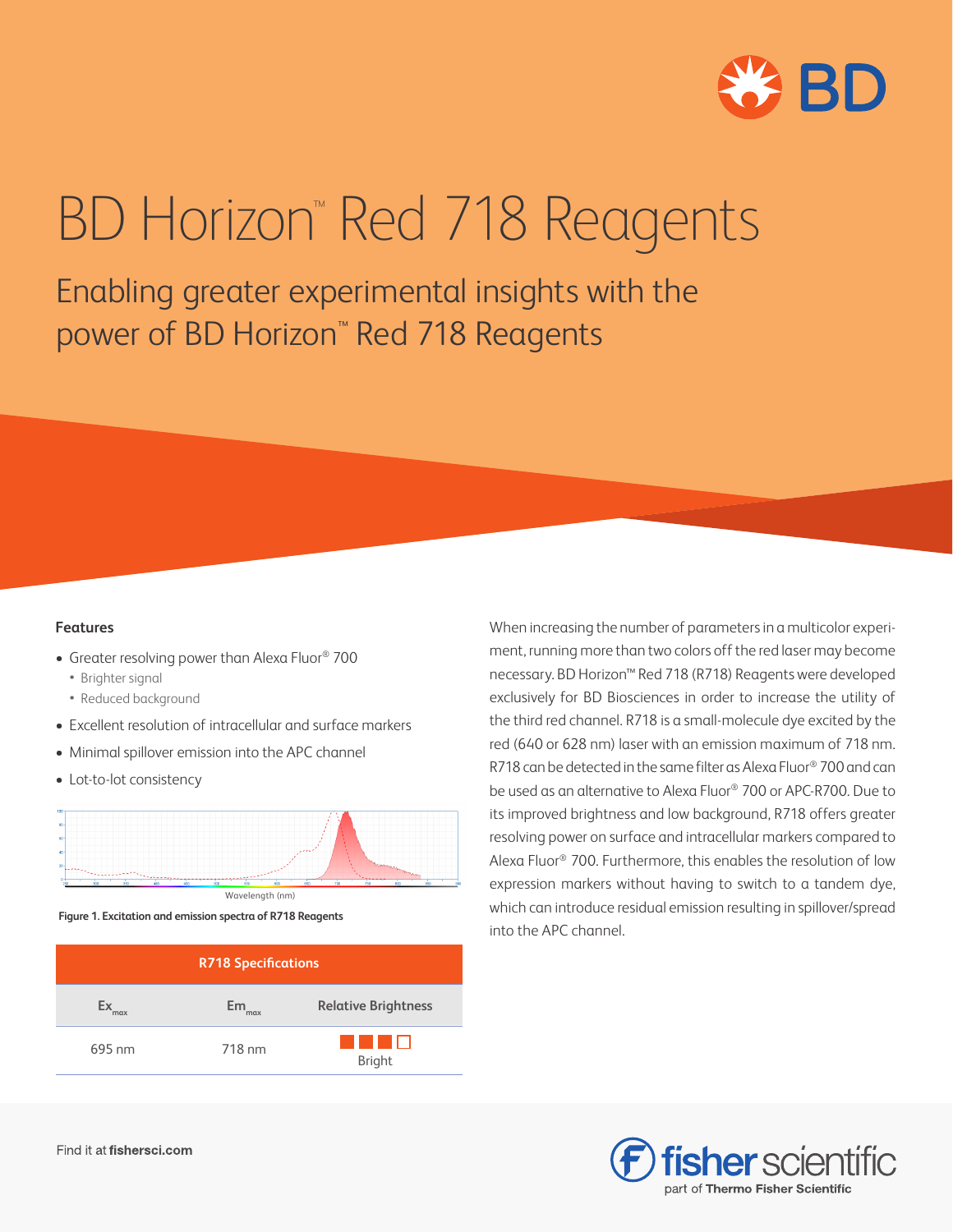## BD Horizon™ Red 718 Reagents Deliver

**Performance:** Bright organic dye with low background

**Confidence:** Clearly resolve antigens with low expression levels

**Convenience:** Hundreds of reagents available through BD OptiBuild™ On-Demand Reagents

**Reliability**: Lot-to-lot consistency and reagent stability

|         | BD Horizon <sup>™</sup> Red 718<br><b>Stain Index</b> | Alexa Fluor <sup>®</sup> 700<br><b>Stain Index</b> | X-fold<br><b>Increase</b> |
|---------|-------------------------------------------------------|----------------------------------------------------|---------------------------|
| Hu CD3  | 373                                                   | 131                                                | 2.8                       |
| Hu CD4  | 297                                                   | 89                                                 | 3.3                       |
| Hu CD19 | 59                                                    | 32                                                 | 1.8                       |
| Ms CD4  | 89                                                    | 58                                                 | כ. ו                      |
| Ms CD8a | 106                                                   |                                                    |                           |

#### **Table 1. BD Horizon™ Red 718 Reagents have a higher stain index than Alexa Fluor® 700.**

Reagents of the same clone were run side by side to compare the stain indices.



#### **Figure 2. BD Horizon™ R718 Reagent shows superior brightness and resolution as compared to Alexa Fluor® 700.**

Comparison staining of CD4 on human lysed whole blood. **A.** Lysed whole blood stained with BD Horizon™ R718 Mouse Anti-Human CD4 (clone SK3, red) or BD Pharmingen™ Alexa Fluor® 700 Mouse Anti-Human CD4 (clone SK3, grey) shown overlaid as fluorescence histograms derived from a lymphocyte gate. **B.** SSC vs. fluorescence plots of BD Horizon™ R718 Mouse Anti-Human CD4 (left) or BD Pharmingen™ Alexa Fluor® 700 Mouse Anti-Human CD4 (right). Data were analyzed on a BD LSRFortessa™ X-20 Cell Analyzer with FlowJo™ Software.





Two-color comparison staining of IL-17A on stimulated human peripheral blood lymphocytes. Human peripheral blood mononuclear cells were stimulated for 5 hours with Phorbol 12-Myristate 13-Acetate and Ionomycin in the presence of BD GolgiStop™ Protein Transport Inhibitor. The cells were permeabilized with BD Perm/Wash™ Buffer then stained with BD Horizon™ R718 Mouse Anti-Human IL-17A (clone N49-653, **A.**) or BD Pharmingen™ Alexa Fluor® 700 Mouse Anti-Human IL-17A (clone N49-653, **B**). Data shown as two-color flow cytometric pseudocolor density plots derived from gated lymphocytes for BD Pharmingen™ PE Mouse Anti-Human CD4 (clone RPA-T4). Data were analyzed the same day on a BD LSRFortessa™ X-20 Cell Analyzer with FlowJo™ Software.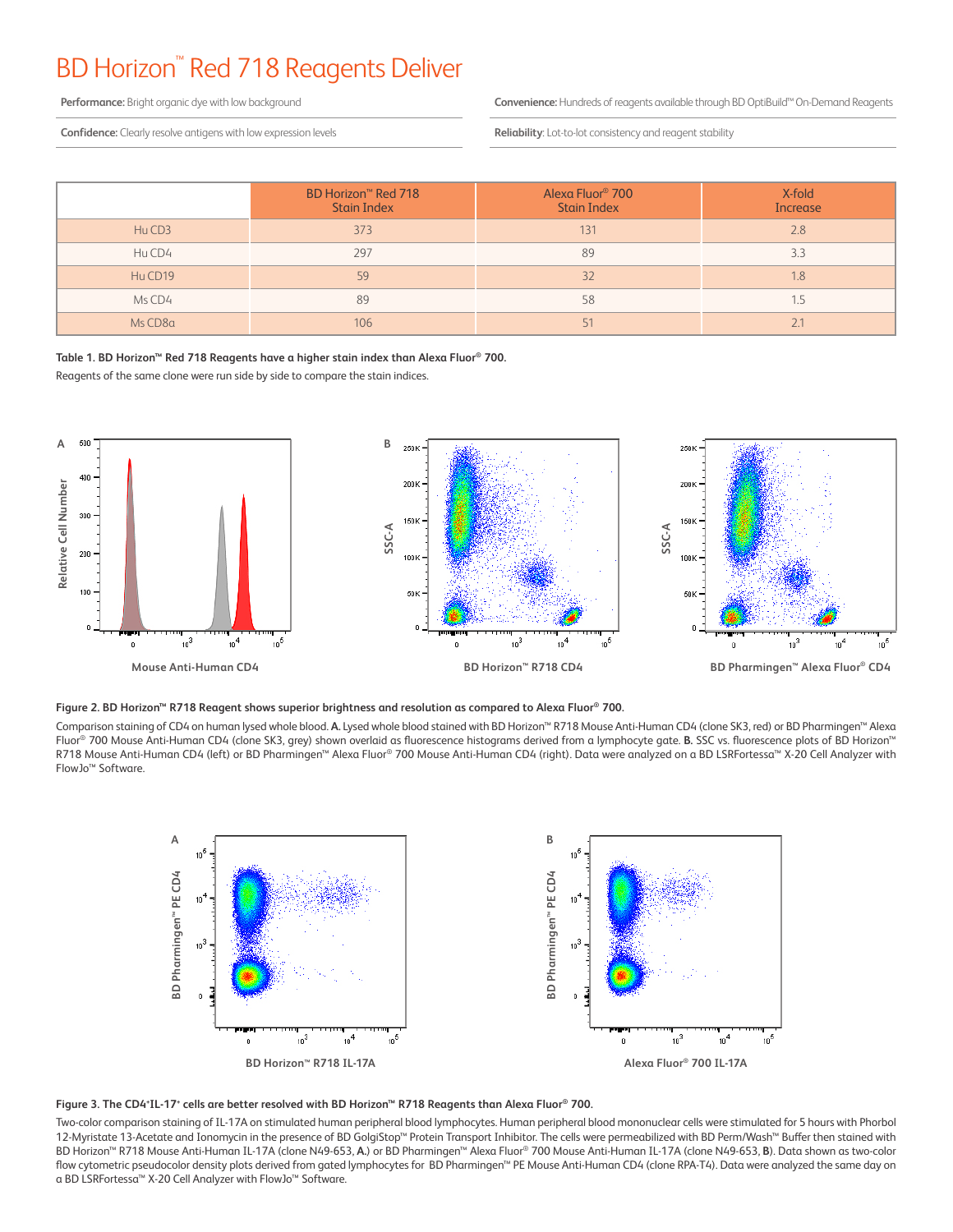## **BD Horizon™ R718 Reagents Resolve Intracellular Markers**



#### **Figure 4. BD Horizon™ R718 Reagent intracellular staining of FoxP3 and Stat5.**

BD Horizon R718 resolves difficult intracellular markers, expanding the capabilities of the 700 nm detector. **A.** ntracellular Mouse Anti-Human FoxP3 (clone 259D/C7) staining on human PBMCs with BD Horizon™ R718 and co-stained with BD Horizon™ BV421 Mouse Anti-Human CD25 (clone M-A251). **B.** BD Phosflow™ Treated Human Control Cells (red) and BD Phosflow™ Untreated Human Control Cells (grey) were stained with BD Phosflow™ R718 Mouse Anti-Stat5 (pY694) (clone 47); treated and untreated control cell overlays shown here are derived from a CD4+ gate.

## **BD Horizon™ R718 Reagents Offer Less Spread into the APC Detector**



**Figure 5. Relatively low spread was observed from BD Horizon™ R718 Reagents when compared to BD Horizon™ APC-R700 in the APC detector.**  Lysed whole blood was stained with mouse anti-human CD4 (clone SK3) antibodies conjugated with **(A)** BD Horizon™ R718 and **(B)** BD Horizon™ APC-R700. Both reagents were analyzed on the same day on a BD LSRFortessa™ X-20 Cell Analyzer and analyzed with FlowJo™ Software.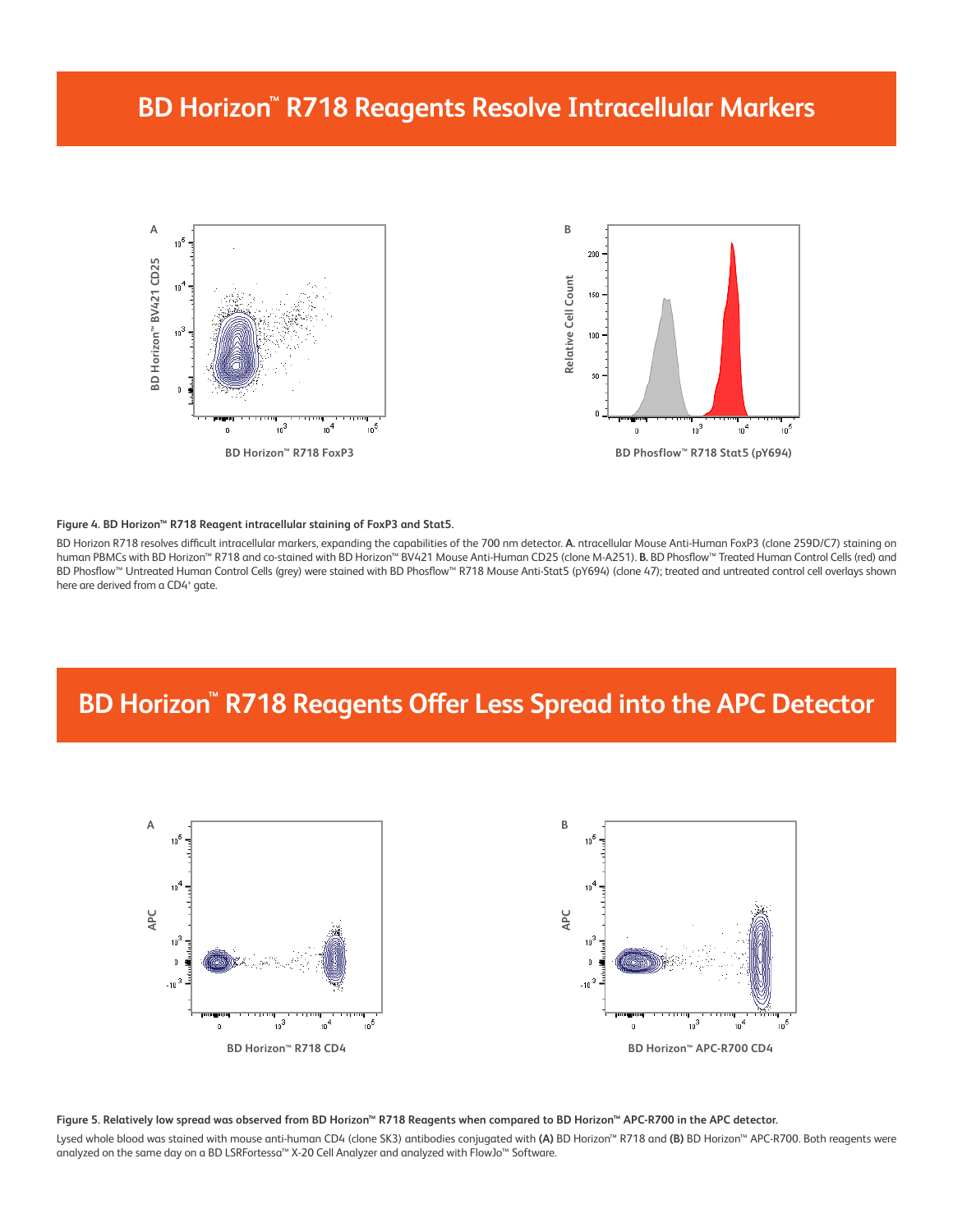## **8-Color Interleukin Panel with BD Horizon™ R718 Mouse Anti-Human IL-4 (clone MP4-25D2)**



**BD Pharmingen™ APC CD8<sup>+</sup>** 



#### **Figure 6. BD Horizon™ R718 Reagents demonstrate excellent resolution of IL-4 as shown in left plots for both CD8⁺ and CD4⁺ T cells in a human T-cell cytokine response panel.**

**B**

Human PBMCs were stimulated with immobilized purified NA/LE mouse anti-human CD3 (plate bound), soluble purified NA/LE mouse anti-human CD28, recombinant human IL-2 and human IL-4 for 2 days. The cells were subsequently cultured in medium containing recombinant human IL-2 and human IL-4 for 3 days. Finally, the cells were harvested and stimulated for 5 hours with phorbol 12-myristate 13-acetate and ionomycin in the presence of BD GolgiStop™ Protein Transport Inhibitor. The cells were permeabilized with BD Cytofix/Cytoperm™ Fixation and Permeabilization Solution and stained with an 8-color interleukin panel [BD Horizon™ BV510 Mouse Anti-Human CD3 (clone UCHT1), BD Pharmingen™ PE-Cy™7 Mouse Anti-Human CD4 (clone SK3), BD Pharmingen™ APC Mouse Anti-Human CD8 (clone RPA-T8), BD Pharmingen™ FITC Mouse Anti-Human IFNγ (clone B27), BD Horizon™ BV421 Mouse Anti-Human IL-17A (clone N49-653), BD Pharmingen™ PE Mouse Anti-Human IL-2 (clone MQ1-17H12), BD Horizon™ BV786 Mouse Anti-Human IL-10 (clone JES3-9D7), and BD Horizon™ R718 Mouse Anti-Human IL-4 (clone MP4-25D2)]. The interleukin panel shown above is based on a CD4⁺ gate (**A**) or CD8⁺ gate (**B**), co-stained with BD Pharmingen™ FITC Mouse Anti-Human IFNy, based on a lymphocyte (FSC/SSC) and CD3⁺ gate and analyzed on the BD FACSLyric™ Clinical System.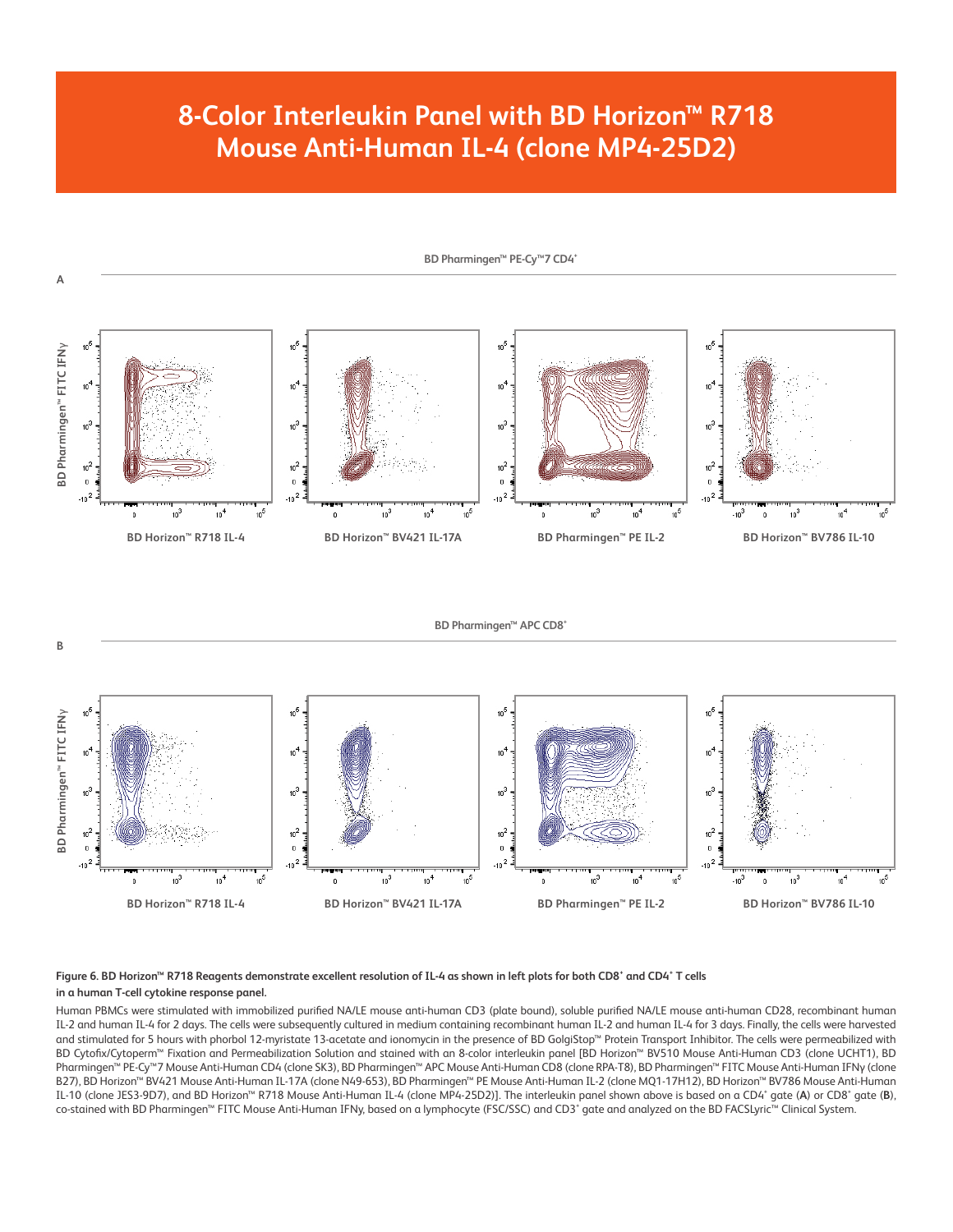



Hundreds of additional R718 antibody combinations will be continuously introduced through the BD OptiBuild™ On-Demand Reagent program, providing researchers with increased flexibility for panel design. **A.** Comparison of human R718 and Alexa Fluor® 700 conjugates. Histogram overlays show BD Horizon™ R718 (red), BD OptiBuild™ R718 equivalent (blue), or BD Pharmingen™ Alexa Fluor® 700 (orange) conjugates of mouse anti-human CD3 (left, clone UCHT1). **B.** Histogram overlays show BD Horizon™ R718 (red), BD OptiBuild™ R718 equivalent (blue), or BD Pharmingen™ Alexa Fluor® 700 (orange) conjugates of rat anti-mouse CD8a (right, clone CD8a). Histograms were derived from gated events based on light scattering characteristics for intact splenocytes. **C.** Flow cytometric analysis of CD54 expression on human peripheral blood. Whole blood was stained with BD OptiBuild™ R718 Mouse Anti-Human CD54 Antibody (clone HA58). Erythrocytes were lysed with BD FACS™ Lysing Solution. The bivariate pseudocolor density plot showing the correlated expression of CD54 versus side-light scatter (SSC-A) signals was derived from gated events with the forward and side-light scatter characteristics. **D.** Multicolor flow cytometric analysis of mouse CD184 (CXCR4) expression on BALB/c thymocytes. BALB/c thymocytes were stained with FITC rat anti-mouse CD4 antibody (clone RM4-5) and BD OptiBuild™ R718 Rat Anti-Mouse CD184 Antibody (clone 2B11/CXCR4). The two color fluorescent dot plots were derived from gated events based on the light scattering characteristics for viable thymocytes. Flow cytometry was performed using a BD LSRFortessa™ X-20 Flow Cytometry System and FlowJo™ Software.



**Figure 8. BD Horizon™ R718 Reagents are quality controlled for lot-to-lot consistency to reduce risk of data variability.**

Three production lots of R718 dye were conjugated to Hu CD4 (clone SK3). The conjugates were analyzed side by side, results are shown as overlaid fluorescence histograms derived from a lymphocyte gate (Lot 1: Red line, Lot 2: Blue line, Lot 3: Orange line). BD employs stringent quality production standards to help ensure lot-to-lot consistency and reproducible results.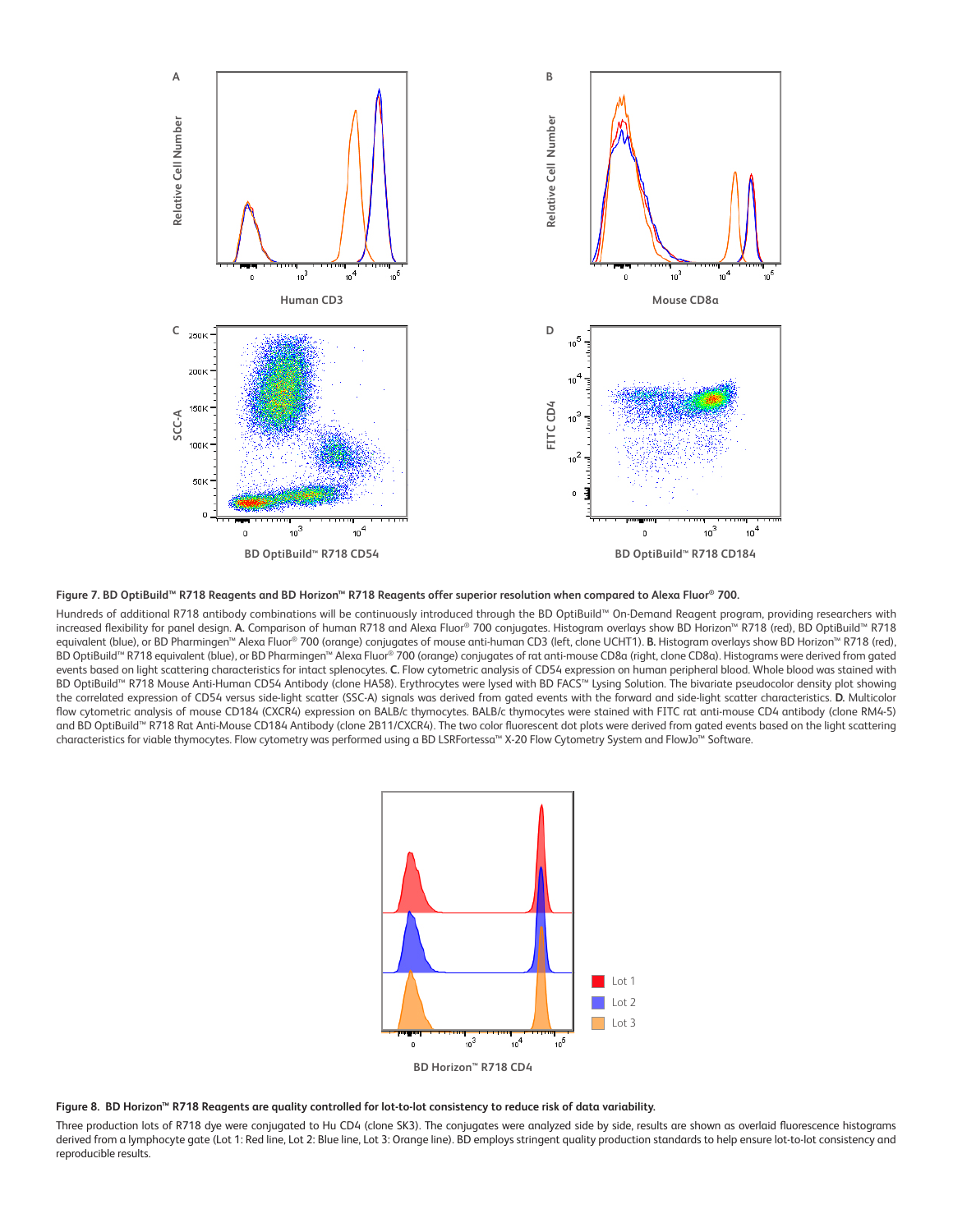**With one of the largest portfolios available for the 700 nm detector, you can now assign BD Horizon™ R718 Reagents to your low expression markers and assign BD's other bright dyes to help optimize panel performance.**

Discover how BD Horizon™ R718 Reagents can help propel your research.

## Featured Reagents\*

| To view a complete list of products, including BD OptiBuild™ On-Demand Reagents, visit bdsciences.com/R718<br>For custom conjugations or bulk orders, email: BDB_Custom_Orders@bd.com or visit bdbiosciences.com/en-us/custom-reagents |                |                 |               |            |                       |  |  |
|----------------------------------------------------------------------------------------------------------------------------------------------------------------------------------------------------------------------------------------|----------------|-----------------|---------------|------------|-----------------------|--|--|
| <b>Reagent Specificity</b>                                                                                                                                                                                                             | <b>Species</b> | Clone           | Isotype       | Size       | <b>Catalog number</b> |  |  |
| BCL-6                                                                                                                                                                                                                                  | Human          | K112-91         | Mouse IgG1, K | 100 Tests  | 566979                |  |  |
| CD3                                                                                                                                                                                                                                    | Human          | UCHT1           | Mouse IgG1, K | 100 Tests  | 566953                |  |  |
|                                                                                                                                                                                                                                        |                |                 |               | 25 Tests   | 566954                |  |  |
| CD4                                                                                                                                                                                                                                    | Human          | SK3             | Mouse IgG1, K | 100 Tests  | 566930                |  |  |
|                                                                                                                                                                                                                                        |                |                 |               | 25 Tests   | 566931                |  |  |
| CD <sub>11c</sub>                                                                                                                                                                                                                      | Human          | B-ly6           | Mouse IgG1, K | 100 Tests  | 566932                |  |  |
|                                                                                                                                                                                                                                        |                |                 |               | 25 Tests   | 566933                |  |  |
| CD19                                                                                                                                                                                                                                   | Human          | SJ25C1          | Mouse IgG1, K | 100 Tests  | 566946                |  |  |
|                                                                                                                                                                                                                                        |                |                 |               | 25 Tests   | 566947                |  |  |
|                                                                                                                                                                                                                                        |                | EH12.1          | Mouse IgG1, K | 100 Tests  | 566974                |  |  |
| CD279 (PD-1)                                                                                                                                                                                                                           | Human          |                 |               | 25 Tests   | 566975                |  |  |
|                                                                                                                                                                                                                                        | Human          | 259D/C7         | Ms IgG1       | 100 Tests  | 566935                |  |  |
| FoxP3                                                                                                                                                                                                                                  |                |                 |               | 25 Tests   | 566936                |  |  |
| $IL-17A$                                                                                                                                                                                                                               | Human          | N49-653         | Mouse IgG1, K | 100 Tests  | 566938                |  |  |
| Stat5 (pY694)                                                                                                                                                                                                                          | Human          | 47/Stat5(pY694) | Mouse IgG1, к | 100 Tests  | 566977                |  |  |
|                                                                                                                                                                                                                                        |                |                 |               | 25 Tests   | 566978                |  |  |
| CD107a                                                                                                                                                                                                                                 | Mouse          | 1D4B            | Rat IgG2a, K  | $50 \mu g$ | 566986                |  |  |
| CD4                                                                                                                                                                                                                                    | Mouse          | RM4-5           | Rat IgG2a, K  | $50 \mu g$ | 566939                |  |  |
| CD8a                                                                                                                                                                                                                                   | Mouse          | $53 - 6.7$      | Rat IgG2a, K  | $50 \mu g$ | 566985                |  |  |
| CD13                                                                                                                                                                                                                                   | Mouse          | R3-242          | Rat IgG1      | $50 \mu g$ | 566982                |  |  |
| $Ly-6C$                                                                                                                                                                                                                                | Mouse          | $AL-21$         | Rat IgM, K    | $50 \mu g$ | 566987                |  |  |

*\* Reagents available in most countries. Ask your BD Representative for more information.*